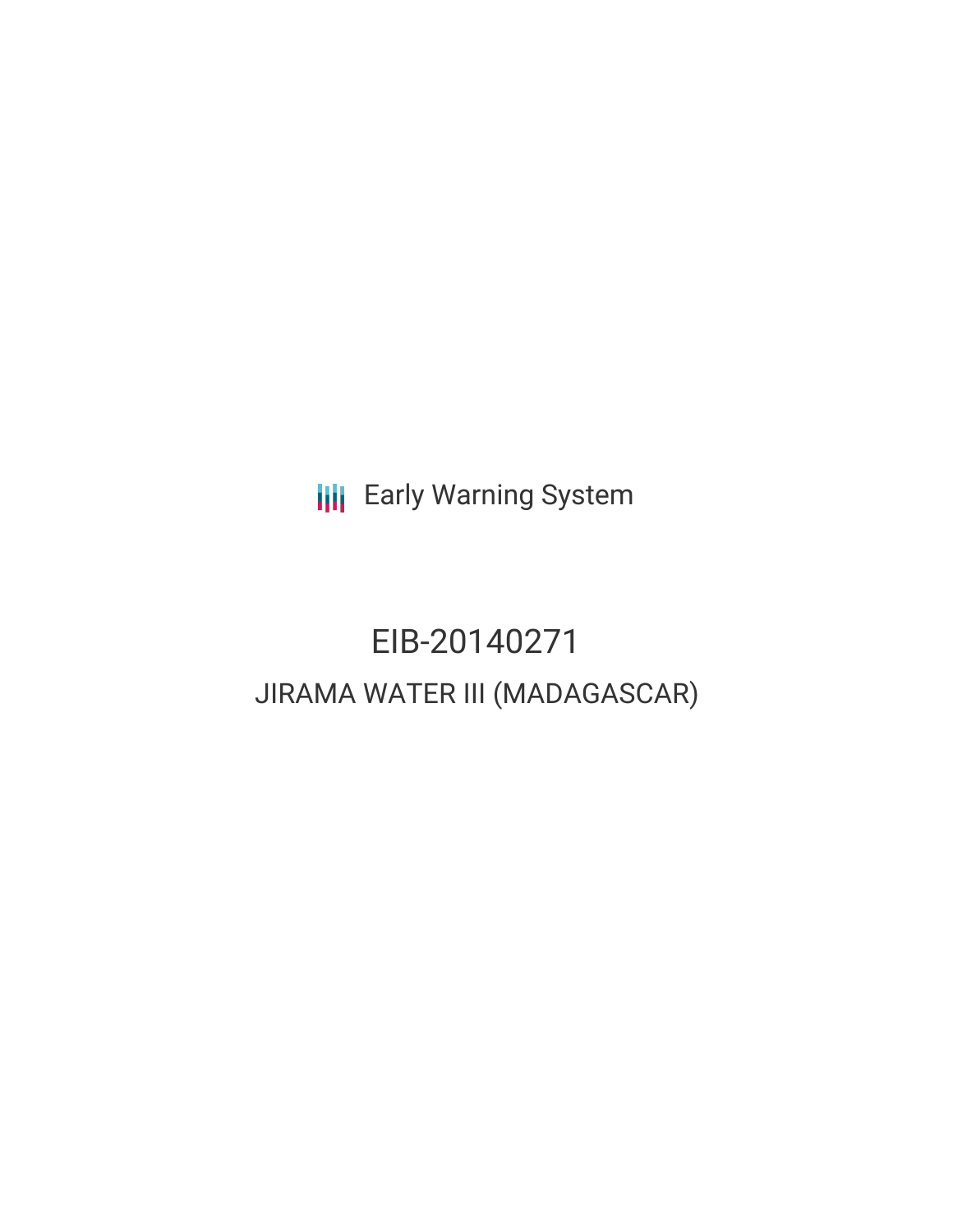#### **Quick Facts**

| <b>Countries</b>               | Madagascar                     |
|--------------------------------|--------------------------------|
| <b>Specific Location</b>       | Antananarivo                   |
| <b>Financial Institutions</b>  | European Investment Bank (EIB) |
| <b>Status</b>                  | Proposed                       |
| <b>Bank Risk Rating</b>        | U                              |
| <b>Borrower</b>                | JIRO SY RANO MALAGASY SA       |
| <b>Sectors</b>                 | Water and Sanitation           |
| <b>Investment Type(s)</b>      | Loan                           |
| <b>Investment Amount (USD)</b> | \$35.98 million                |
| <b>Project Cost (USD)</b>      | $$71.96$ million               |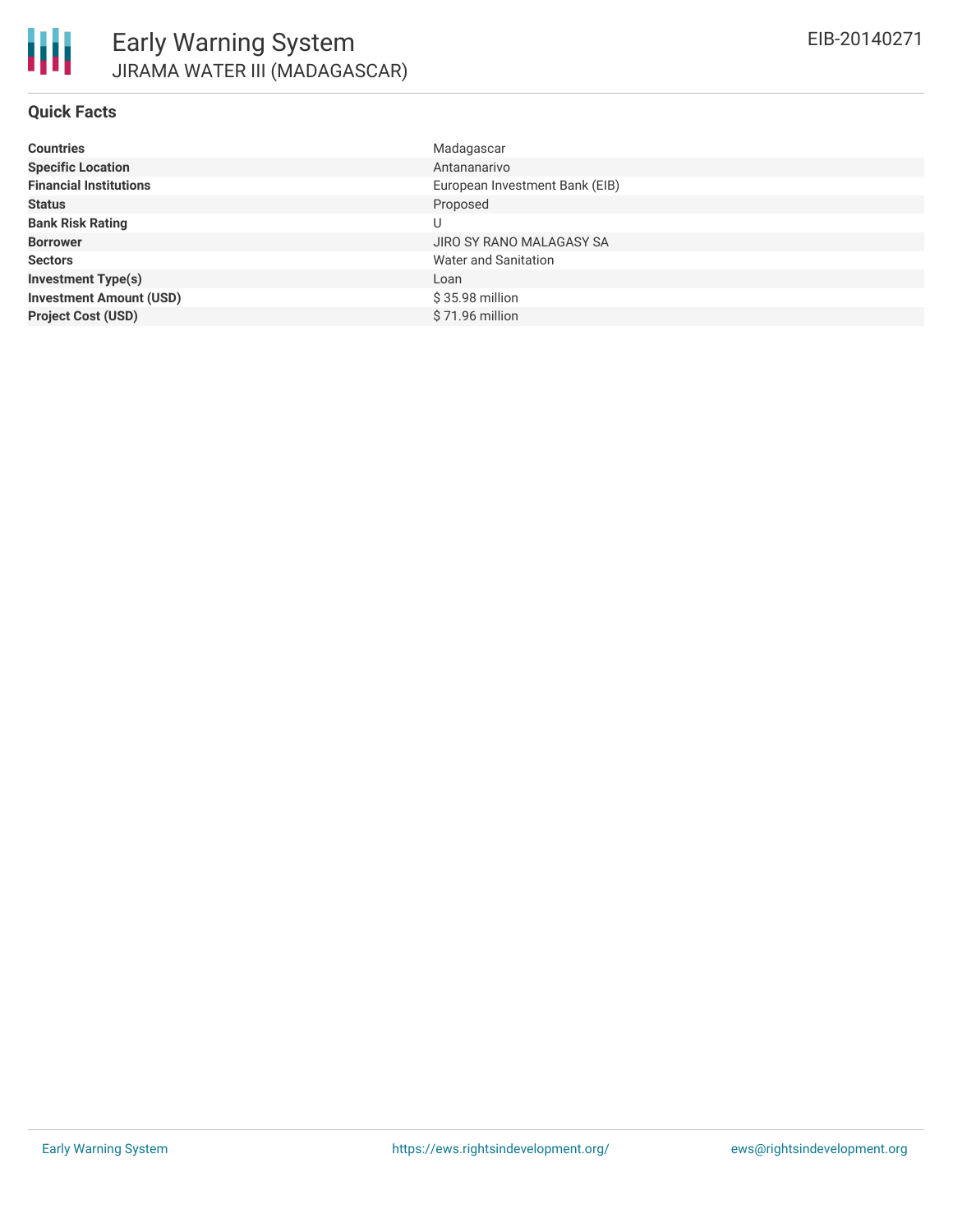

#### **Project Description**

Le projet concerne l'alimentation en eau potable d'Antananarivo, la capitale de Madagascar. Le projet consiste en l'augmentation de la capacité de production des usines d'eau potable, des ouvrages de transfert et du réseau de distribution ainsi que du remplacement de conduites vétustes.

The project concerns supply of drinking water in Antananarivo, the capital of Madagascar. The project consists of increasing the production capacity of the drinking water plants, the transfer works and the distribution network as well as the replacement of old pipes.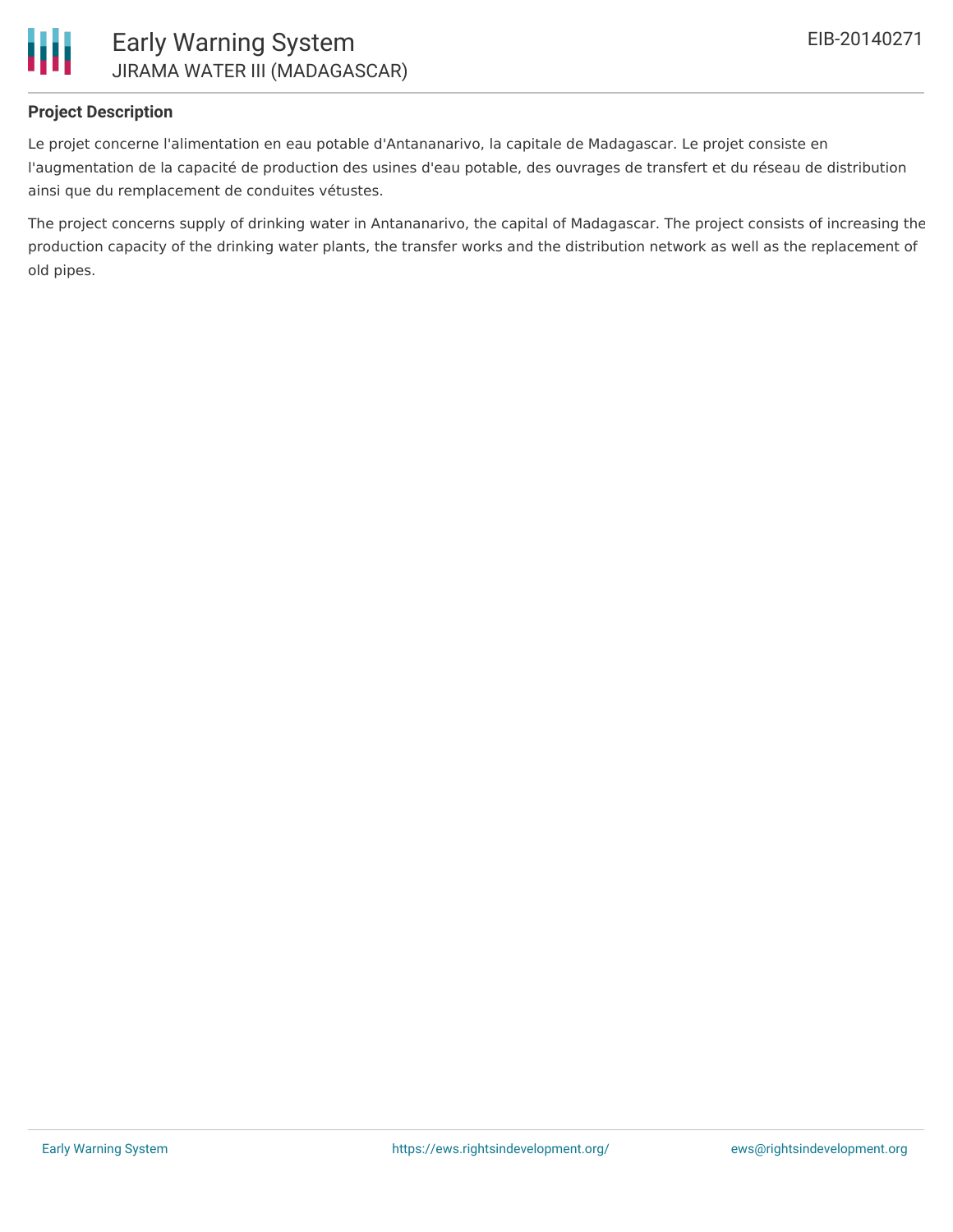

#### **Investment Description**

European Investment Bank (EIB)